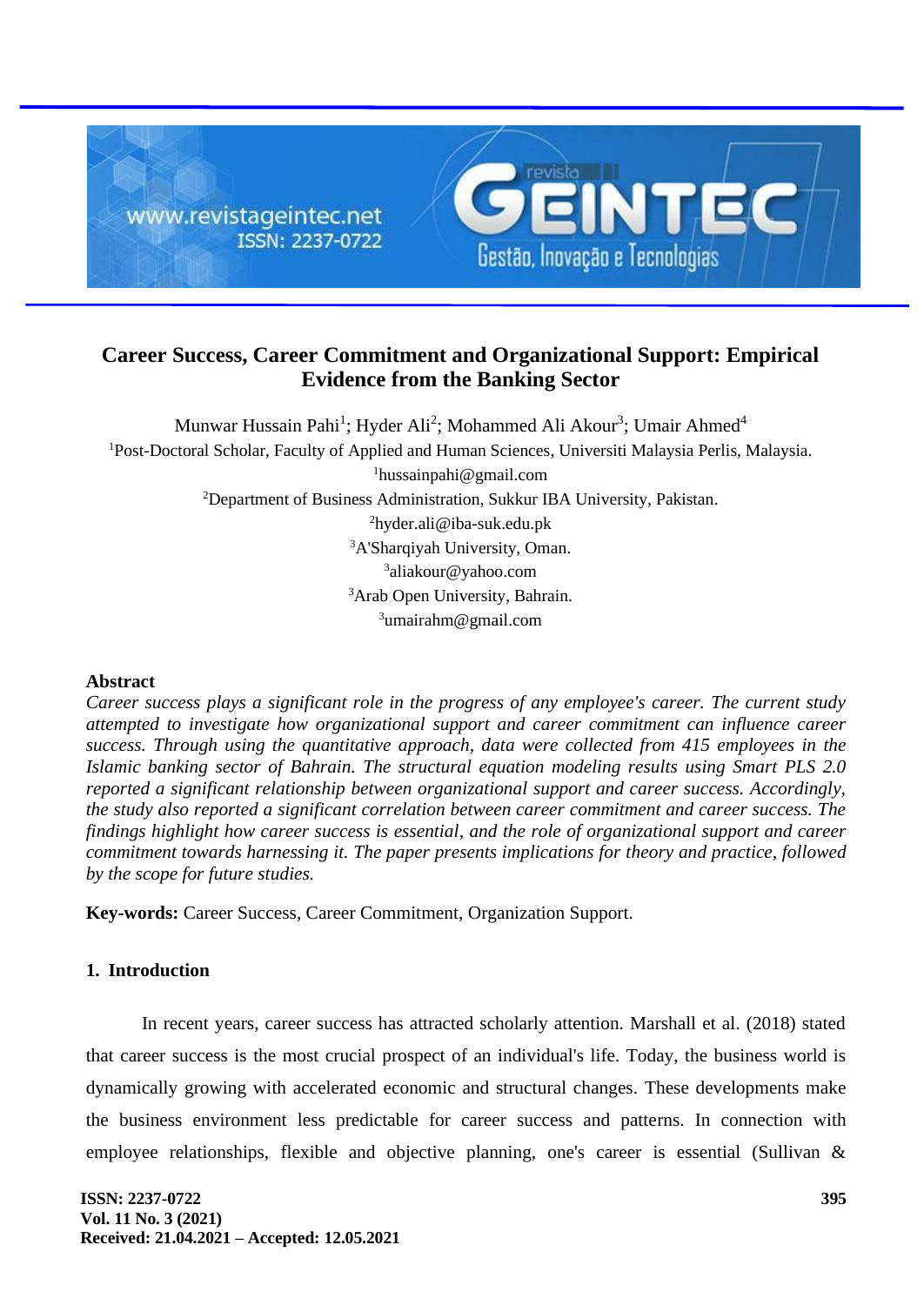Baruch, 2009). Typically, employees are always looking for career success. However, past studies (Arthur, Khapova, & Wilderom, 2005; Heslin, 2005; Haenggli & Hirschi, 2020; Sherif & Nan, 2019), have indicated that employees face several challenges in career success in the respective organizations, due to elements of job insecurity, lack of support. (Converse et al., 2012). Abele (2014) stated that employees are not satisfied with career progression and organizational plans. Evidence by Santos (2016) and Blokker et al. (2019) explained that career success is a prevalent issue across the majority of organizations. Nevertheless, the researchers in this domain have failed to outline how individual and organizational factors can help boost career success.

More importantly, limited studies have investigated such factors in the Arab region as scholars have remained more enthusiastic investigating this issue across western economies (e.g., Santos, 2016; Blokker et al., 2019; Haenggli & Hirschi, 2020; Sherif & Nan, 2019; Guo et al., 2019), thus demanding more empirical attention.

Present literature underlines limited evidence about career success in Bahrain, and here we attempt to address these gaps and investigate this issue. In particular, what factors influence career success is also less known and empirically tested. Thus, the present study examines the relationship between organizational support and career commitment to career success. In the views of Chen (2011), providing organizational support followed by the commitment to career from an individual can be a perfect match to boost career success, which later results in several outcomes such as performance and profitability. Additionally, Choo et al. (2009) reported that career success enhances employee commitment, whereby prominent researches have linked it with employee commitment and satisfaction (Alzyoud et al., 2019; Chen, 2011; Barnett & Bradley, 2007). These studies have indicated that career satisfaction is the best approach to get the best out of employees.

### **2. Problem Statement**

It is a fact that every working individual aspires to succeed in his or her career (Rowley et al., 2016). However, what can ideally help individuals accomplish this is a question that requires further research. Prior studies were conducted across various demographics and have underlined numerous factors that could boost career success (e.g., Hirschi et al., 2018; Walsh et al., 2018). Based on these studies, these factors could be organizational and individual and can play an instrumental role in harnessing individual careers and success.

However, regardless of the prominence of career success towards promising results for organizational outcomes, less is known about its prediction in the region apart from the few western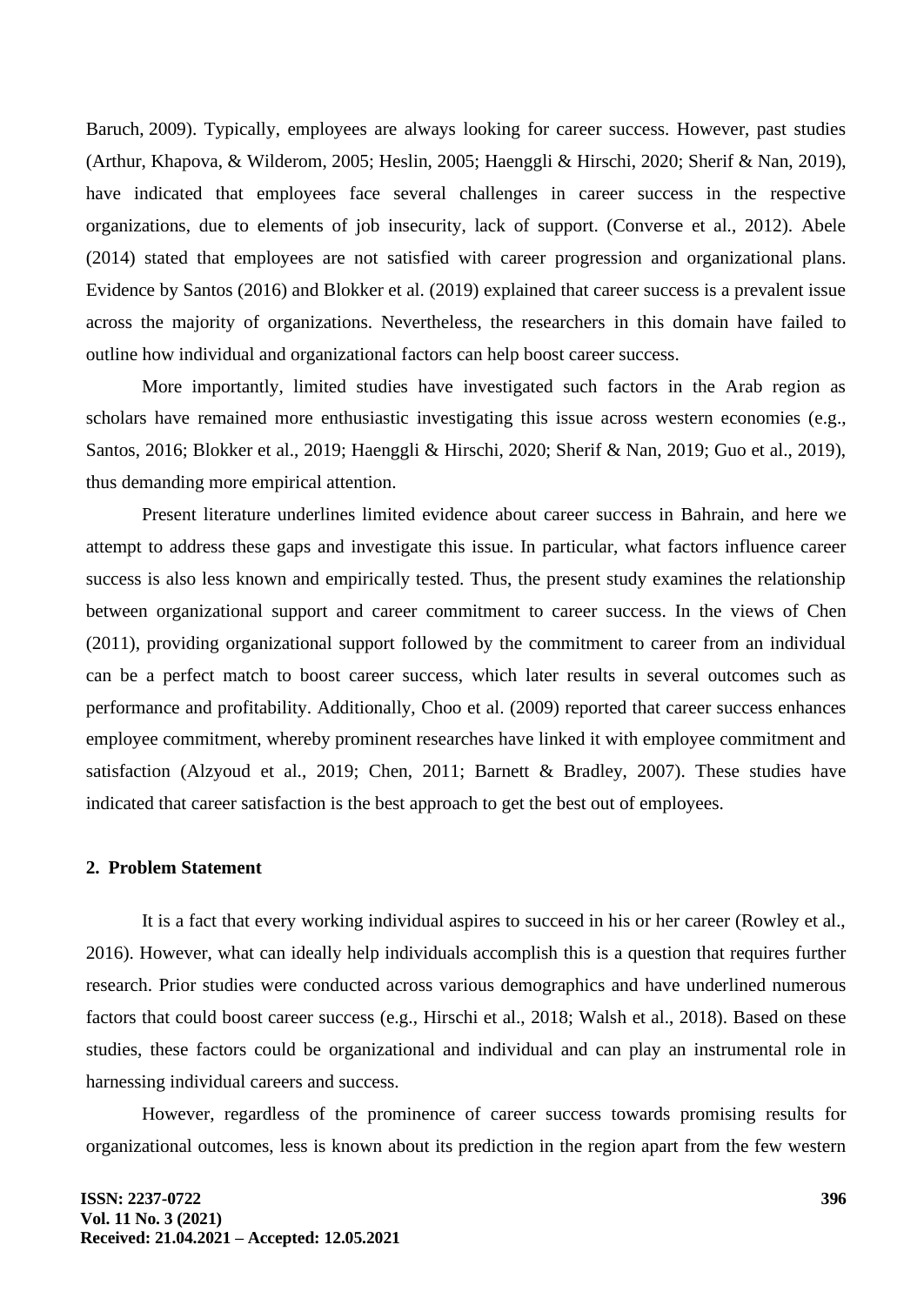economies (Santos, 2016; Blokker et al., 2019; Haenggli & Hirschi, 2020; Sherif & Nan, 2019; Guo et al., 2019). Hence, what could potentially predict career success is unknown empirically and has not been tested in emerging economies such as Bahrain.

# **3. Research Objectives**

There is a significant issue demanding thorough attention to enrich this research area, and minimal research exists on studying the relationship between organizational support, career commitment, and career success. Therefore, in a globally competitive environment, it becomes vital to address this issue of employees` career success through these factors. Thus, The current study aims to address the need for giving empirical evidence on this relationship in a sample from the Arab organizations' culture, particularly in Bahrain.

# **4. Research Questions, Hypotheses, and Conceptual Framework**

The study's core aim is to examine the predictors of career success and achieve this aim. The current study forwards the following objectives:

RO1. Can organizational support be of any importance in furthering career success?

RO2. Can career commitment play a notable role in enhancing career success?

Therefore, this research will test the following hypotheses:

HI: There will be a positive relationship between organizational support and career success

H2: There will be a positive relationship between organizational commitment and career success

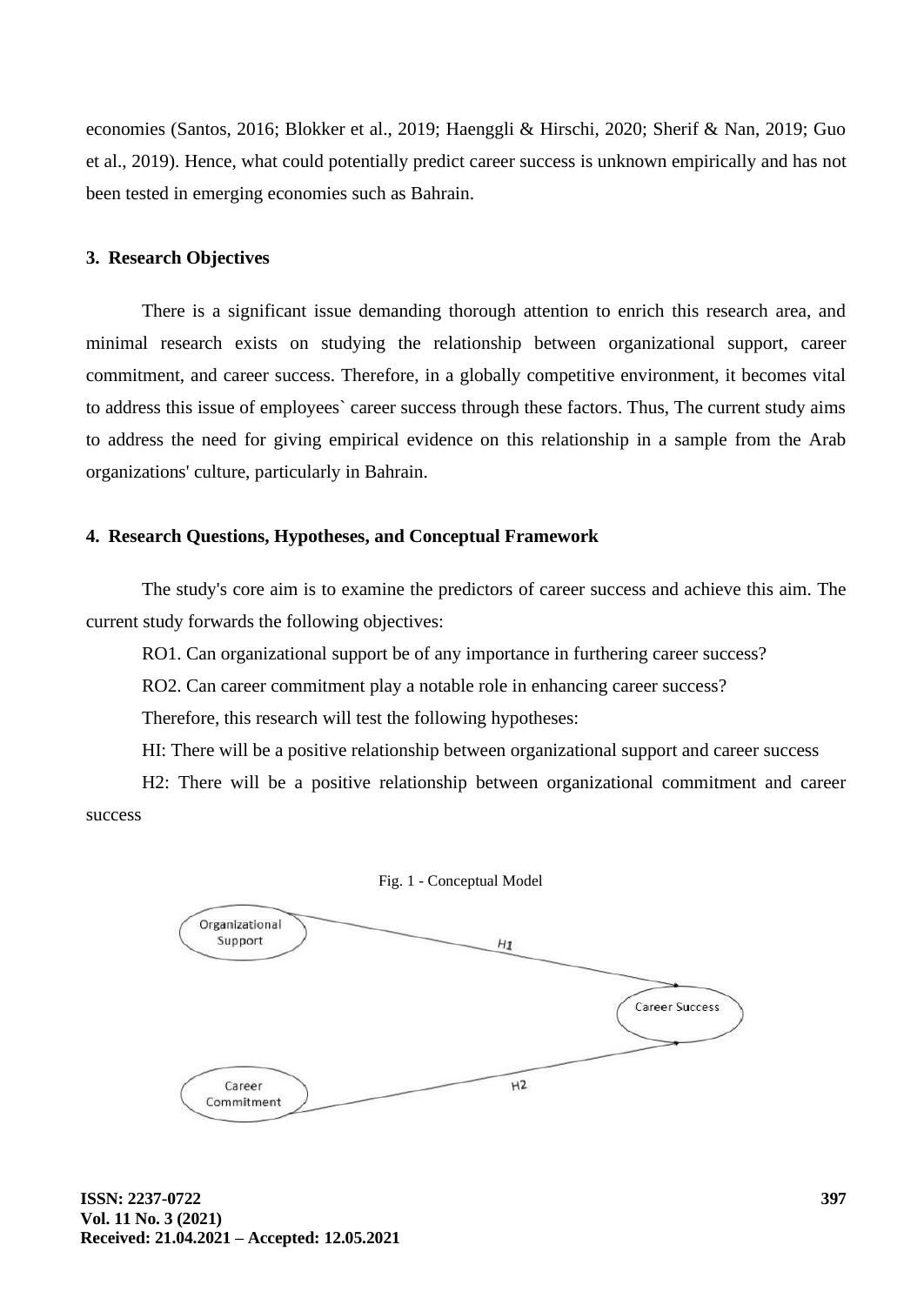# **5. Literature Review**

#### **5.1 Career Success**

Career success is the outcome of an individual's career experience. Conventionally, it refers to physical and upward career mobility, often accompanied by notable positions, prestige, and financial rewards (Kraimer & Astrove, 2015; Sullivan et al., 1998). Career success in specific is defined as individual work experiences over a particular time. Arthus et al. (2005) asserted that the expression of time is essential to consider for career success. According to Hogan, Chamorro, Premuzic, and Kaiser (2013), a person needs to participate and engage in some work aspects to gain consideration for career success. When individuals achieve success and recognition at work later brings noteworthy outcomes for organizations in the shape of responsive achievement of their organizational goals (Sulaiman et al., 2014).

Typically, any progress in horizontal aspects may also be considered career success (Arthur et al., 2005), as it depends and varies from one occupation to another. On the premise of these explanations, Chen (2011) defines career success as the outcome of an individual's long term experiences and objectives. The author suggests that an employee must have a career whereby he/she has spent considerable time performing a particular work in a specific direction. However, career shifts and other success factors may also be considered accordingly (Heslin, 2005; Gunz & Heslin, 2005; McCarthy, 2015). Based on this, it could also be understood that work prospects play a crucial role, and without them, career success appears to be impossible. Not only this, but studies also suggest that individuals require to be satisfied with the career prospects as well to experience success in a career (Ng & Feldman, 2014; Chen, 2011).

#### **5.2. Organization Support and Career Success**

Organizational support is considered as an essential component (Mughal, 2019) and is also seen vital when it comes to career success. Results from a recent study have underlined that employees who perceive higher organizational support tend to experience higher career success. Since there are cooperation and support from the organizations toward individual employees, it leads towards individuals perceiving higher career success (Chen, 2011; 2010). In the views of Lui et al. (2015), organizational support helps employees develop and grow further in their careers, strengthening their loyalty with the workplace. A study by Chen (2011) on employees in China underlined that organizational support could notably influence career success. Based on these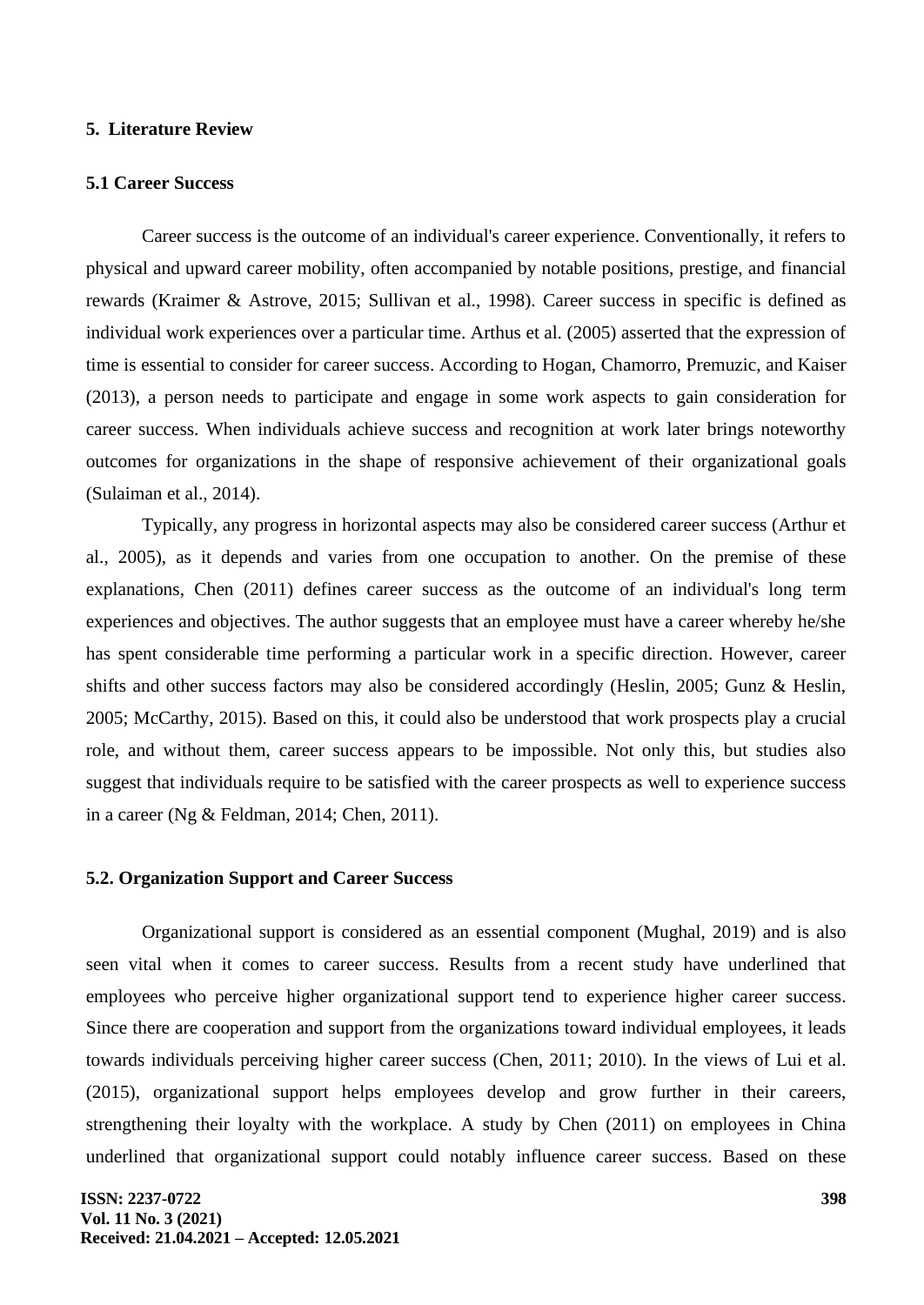arguments, it can be said that organizational support can positively impact career success and thereby can help businesses enhance employee behaviors and outcomes in the long run.

Previous research such as Chen (2010) and Eisenberger (1990) denote organizational support as the level and measure to which employees believe that their organization recognizes, supports, and facilitates their efforts. These studies have also highlighted a positive and robust association between career success and organizational support from the past two decades. In the views of Tremblay, Dahan, and Gianecchini (2014), support within an organization can foster career success. Culié, Khapova, and Arthur (2014) have found that motivated and committed employees are often the ones who are highly supportive of work.

A meta-analysis conducted by Riggle et al. (2009), regarding organizational support upon numerous personnel outcomes found that career success was strongly related to organizational support. The results suggest that organizational support could lead to higher career success. Thus we tested the following:

### **5.3. Career Commitment and Career Success**

Career commitment denotes "the strength of one's motivation to work in a chosen career role" (Hall, 1971). Changing work environments and the pace of careers in organizations have led employees to exhibit more commitment to their careers and perhaps less or conditional commitment to their organizations (Noordin et al., 2002). Career commitment reflects a form of work commitment that the employees have towards their careers and could be related to desired career outcomes.

Furthermore, a study conducted on the link between organizational commitment and its relationship with different work outcomes was found amongst individuals who rated themselves high in career commitment. Similarly, Tzeng and Chen (2012) and Day and Allen (2004) found a career commitment to be significantly associated with career success. Career commitment reflects a specific type of employee commitment to work, which may also be connected to specific career outcomes. Employees with higher levels of career commitments and success features remain more inclined towards investing in boosting their careers so that they could get the maximum benefits in the long run (Jiang et al., 2014). Accordingly, Srikanth and Israel (2012) have outlined that commitment has a positive and significant relationship with career success. Further, Vandenberghe and Basak (2013) concluded that employees committed with their organization are mainly focused on their long-term careers with the organization. Hence, we are confident of finding a strong positive association between career commitment and career success.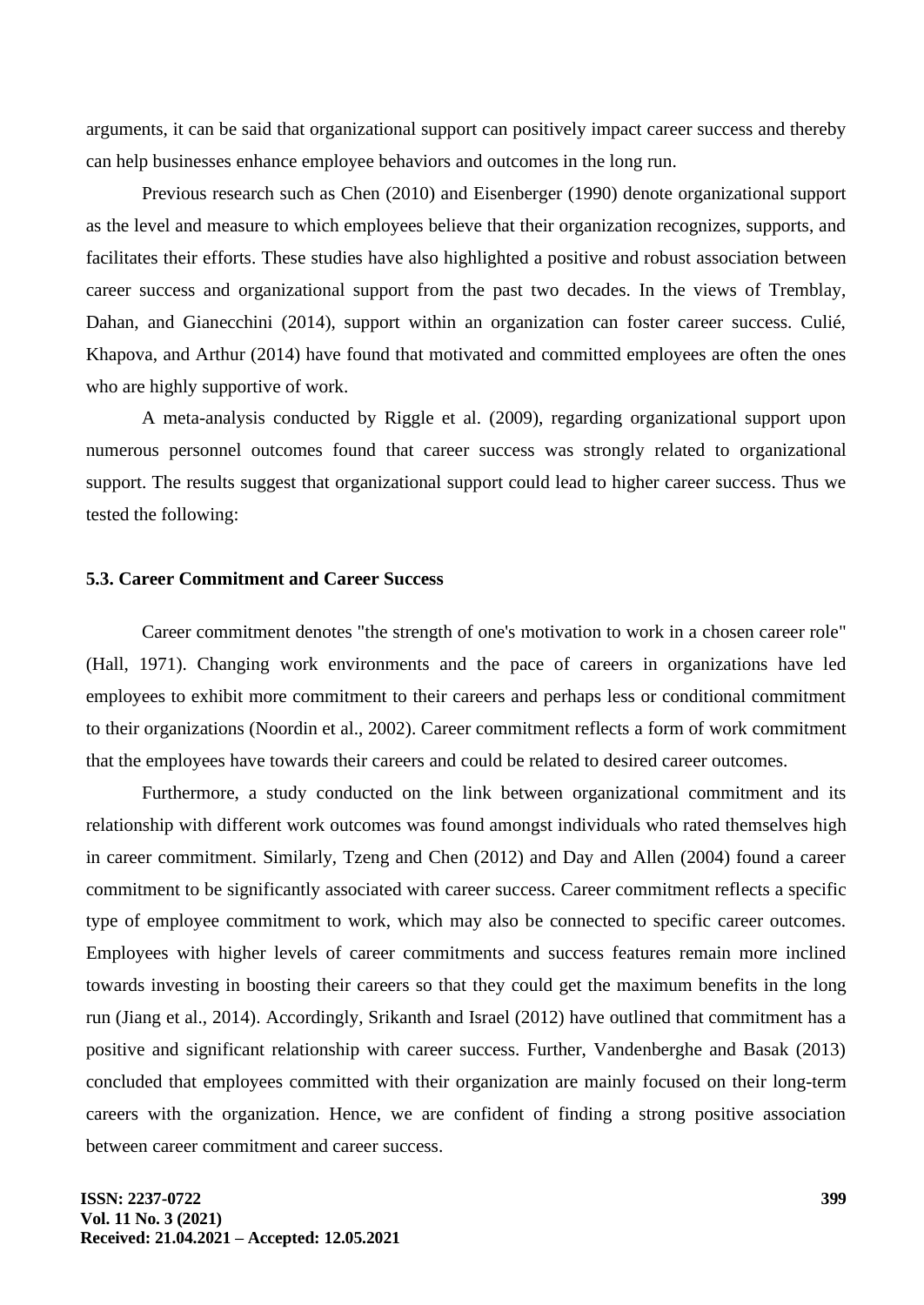The importance of individual perception of organizational support, career commitment, and career success appears to be conducted on a serious note to establish a robust understanding about these links (Cao, Hirschi, & Deller, 2014; Othman et al., 2012; Riggle et al., 2009; Chen, 2011). The current study investigates these relationships to forward robust results to boost career success. A critical review of the literature pushes towards the feature of establishing the following framework whereby, the current study attempts to investigate questions and objectives about the link and role of organizational support and career commitment towards predicting career success.

# **6. Research Methodology**

# **6.1. Measurement and Instrumentation**

This current study examines the relationship between organizational support, career commitment, and career success. The study adapted three instruments from different studies. In the present study, participants were asked about career success by deploying a 9-item scale (Seibert & Kraimer, 2001; Greenhaus et al., 1990). Accordingly, for organizational support, the study adopted a 7-item scale from Rhoades and Eisenberger (2002) and a 7-item scale for career commitment measure from Blau (1988) work.

#### **6.2. Population and Sample**

The study adopted a simple random sampling technique to generalize the findings of the present study. (Olken & Rotem, 1986). The target population was non-managerial employees across the major Islamic banks in Bahrain. Banks have remained a major attraction of empirical studies in the recent past (e.g., AlZgool et al., 2020; Shaikh, 2019). Notably, in a scholarly work, it is vital to select the sample which best represents the population. From distribution, 235 questionnaires were obtained out of 300. Only 207 questionnaires were used for data analysis after discarding incomplete questionnaires.

# **6.4. Data Analysis and Interpretation**

Structural equation modeling using Smart PLS 2.0 was used in the current study. This study used SmartPLS-SEM for data analysis software (Ringle et al., 2005). Prominent studies in social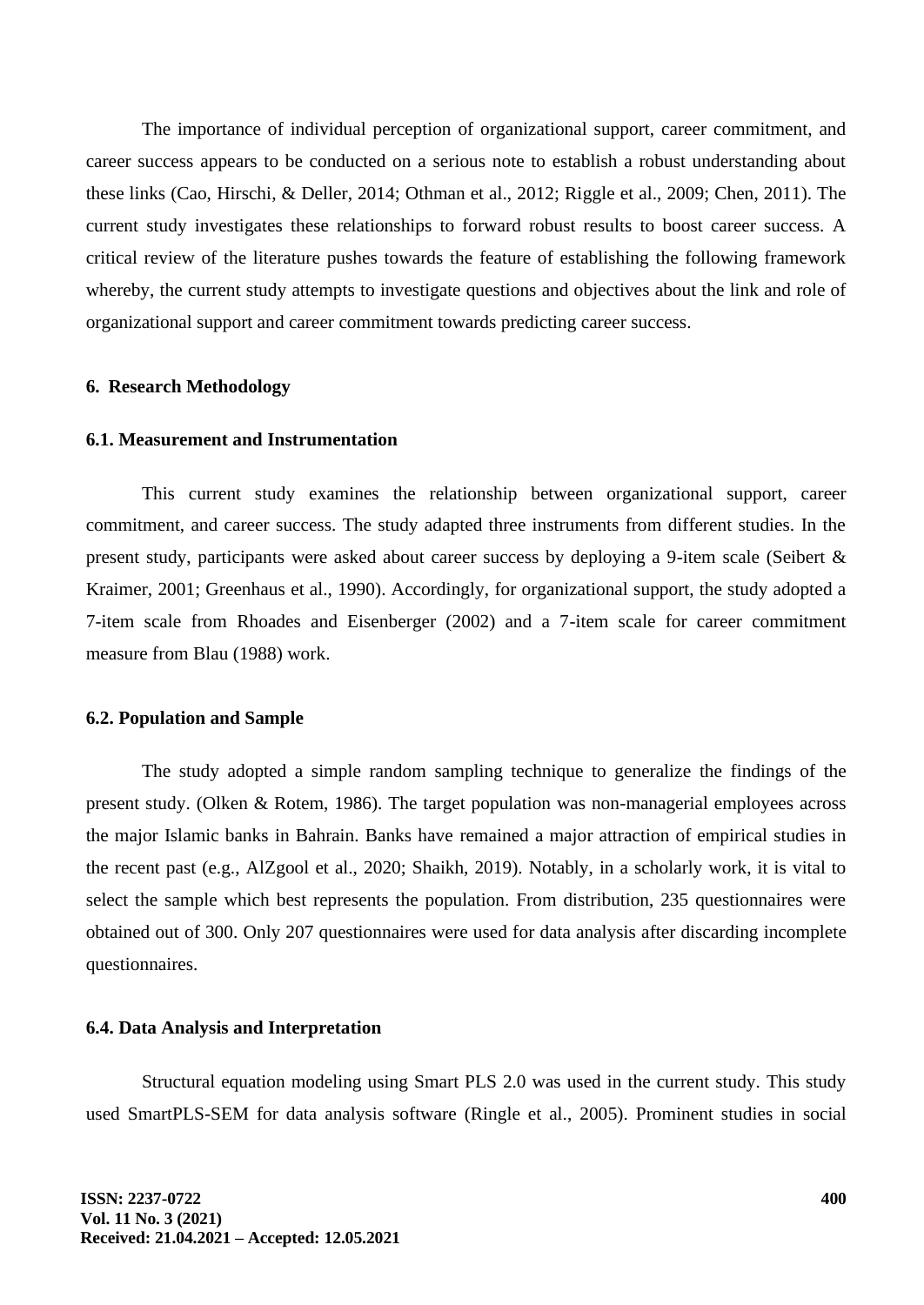sciences in the recent past have used Smart PLS in their studies (e.g., Ahmed, Mozammel & Ahmed, 2018; Ahmed, Abdul Majid & Mohd Zin, 2016; Lee et al., 2019).

# **7. Results**

### **7.1. Demographic Profile of the Respondents**

Demographics of the respondents indicated 83.7% male and reaming female. In terms of marital status, 52 percent reported as married and 48 percent as unmarried. In connection to age, 61.1 percent of the respondents reported aging between 20 to 30 years, and 26.8 percent between 30 to 40 years. Accordingly, 10.7 percent reported aging between 40 and 50 years and 1.3 percent between 50 and 60 years.

# **7.2. Assessment of PLS-SEM Path Model Results**

The present study adopted a two-step process to evaluate the hypothesized relationships using PLS-SEM, as suggested by Henseler, Ringle, and Sinkovics (2009). This two-step process comprises the assessment of the measurement model first, and second, the structural model's assessment.

#### **7.3. Measurement Model Assessment**

This stage involves investigating the psychometric properties of the conceptualized framework and its constructs through determining individual item reliability, internal consistency reliability, and discriminant validity (Hair et al., 2014; Hair et al., 2011; Henseler et al., 2009).

Table 1 outlines that individual item reliability was examined through assessing item loadings keeping in view the 0.50 threshold as suggested by Hair et al., (2014). Accordingly, the average variance extracted scores for each of the constructs was also, confirmed with a threshold of 0.50, following the recommendations of Hair et al. (2014). Furthermore, composite reliability coefficients were assessed with a cut off of 0.70 and above. Results in Table 2 above conclude with the attainment of all the thresholds, thus confirming the psychometric properties of the conceptual framework.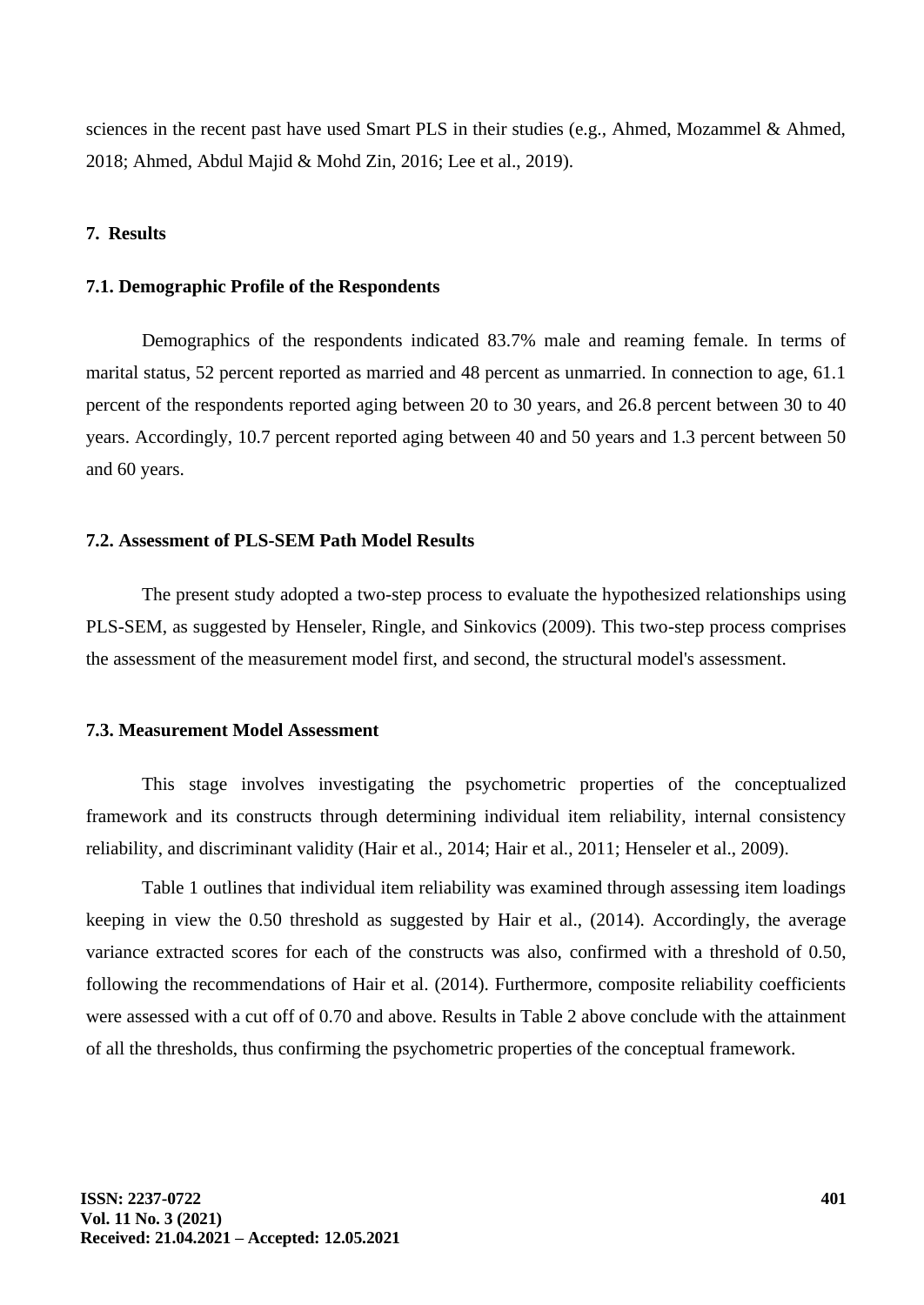| <b>Construct</b>              | <b>Items</b>            | <b>Loadings</b> | <b>AVE</b> | CR    | <b>R-square</b> |
|-------------------------------|-------------------------|-----------------|------------|-------|-----------------|
| <b>Career Commitment</b>      |                         |                 | 0.626461   | 0.921 |                 |
|                               | CC1                     | 0.669           |            |       |                 |
|                               | CC2                     | 0.810           |            |       |                 |
|                               | CC <sub>3</sub>         | 0.833           |            |       |                 |
|                               | CC <sub>4</sub>         | 0.836           |            |       |                 |
|                               | CC5                     | 0.775           |            |       |                 |
|                               | CC <sub>6</sub>         | 0.768           |            |       |                 |
|                               | CC7                     | 0.836           |            |       |                 |
| <b>Career Success</b>         |                         |                 | 0.788059   | 0.973 | 0.453           |
|                               | CS <sub>1</sub>         | 0.865           |            |       |                 |
|                               | CS <sub>2</sub>         | 0.954           |            |       |                 |
|                               | CS <sub>3</sub>         | 0.494           |            |       |                 |
|                               | $\overline{\text{CS}}4$ | 0.923           |            |       |                 |
|                               | CS5                     | 0.855           |            |       |                 |
|                               | CS5                     | 0.939           |            |       |                 |
|                               | CS <sub>6</sub>         | 0.942           |            |       |                 |
|                               | CS7                     | 0.943           |            |       |                 |
|                               | CS8                     | 0.953           |            |       |                 |
|                               | CS <sub>9</sub>         | 0.911           |            |       |                 |
|                               |                         |                 |            |       |                 |
| <b>Organizational Support</b> |                         |                 | 0.594      | 0.911 |                 |
|                               | OS <sub>1</sub>         | 0.7911          |            |       |                 |
|                               | OS <sub>2</sub>         | 0.6608          |            |       |                 |
|                               | OS <sub>3</sub>         | 0.7755          |            |       |                 |
|                               | OS4                     | 0.8408          |            |       |                 |
|                               | OS <sub>5</sub>         | 0.7756          |            |       |                 |
|                               | OS <sub>6</sub>         | 0.7493          |            |       |                 |
|                               | OS7                     | 0.7889          |            |       |                 |

Table 1 - Loadings, AVE, CR and R-square

# **7.4. Discriminant Validity**

Discriminant validity refers to the extent to which a particular latent construct is different from other latent constructs (Duarte & Raposo, 2010). In the present study, discriminant validity was examined by examining the square roots of AVE scores, as recommended by Fornell and Larcker (1981). Results of the square root in the correlation table outline that the square root values resulted higher than the corresponding values for each of the latent constructs.

| $10010 \, \mu$ D <sub>19</sub> , $1001$ , $1001$ , $1001$ |                          |                                  |  |  |  |  |  |  |
|-----------------------------------------------------------|--------------------------|----------------------------------|--|--|--|--|--|--|
| <b>Latent Variable Correlations</b>                       |                          |                                  |  |  |  |  |  |  |
| <b>Career success</b>                                     | 0.799522                 |                                  |  |  |  |  |  |  |
| <b>Career organization support</b>                        | $0.483833 \mid 0.851564$ |                                  |  |  |  |  |  |  |
| <b>Career commitment</b>                                  |                          | $0.749089$   0.728918   0.896881 |  |  |  |  |  |  |

Table 2 - Discriminant Validity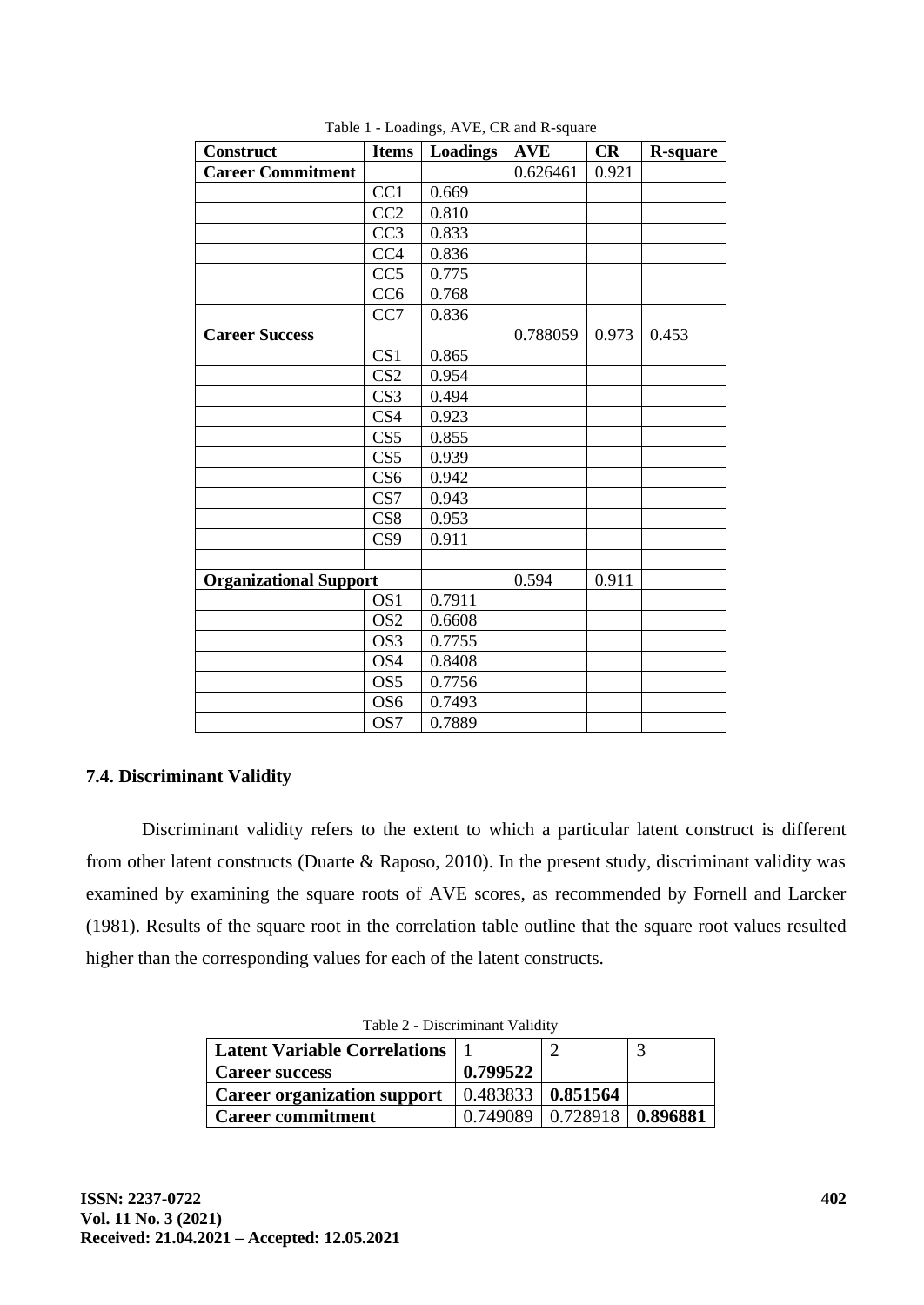### **7.5. Structural Model Assessment**

Results of the structural model pertaining to the assessment of the significance of the path coefficients on Table 3 confirm a significant relationship between organizational support and career success ( $\beta$ = 0.210, t= 3.335). Accordingly, career commitment and career success also reported significant relationship ( $\beta$  = 0.429, t= 6.267).

| <b>Hypothesis</b>                                                          | Relationship        |                    | Beta   Standard Error   t-value   Decision |       |           |  |  |  |  |  |
|----------------------------------------------------------------------------|---------------------|--------------------|--------------------------------------------|-------|-----------|--|--|--|--|--|
| <b>Organization support</b><br>and Career Success                          | $OC \rightarrow CS$ | $0.210 \mid 0.087$ |                                            | 3.335 | Supported |  |  |  |  |  |
| Career commitment and $\vert_{CC \rightarrow CS}$<br><b>Career Success</b> |                     | $0.429 \mid 0.068$ |                                            | 6.267 | Supported |  |  |  |  |  |

Table 3 - Hypothesis and Results

# **8. Discussion and Conclusion**

The study's main contribution was to determine the strength of the relationship between organizational support, career commitment, and career success in the Islamic banking sector of Bahrain. The results confirmed the hypothesized relationships hence confirming the acute impact of organizational support and career commitment towards harnessing career success. The results have addressed the contextual gaps while confirming the empirical assertions of past studies. The findings have underlined that bank employees in Bahrain perceived organizational support to be instrumental in furthering their career success. Similarly, the findings also outline that career commitment is vital to boost career success.

Furthermore, the findings educate, that when organizational support is high, (whereby a suitable work atmosphere is provided with full facilitation and support), it can enhance their career success in the Islamic banking sector. Notably, between the two, career commitment has resulted in being more significant in furthering their career success. Hence, this indicates that besides organizational support for career development and progression, it is crucial that the individuals themselves are also motivated and committed towards their careers. Overall, the results extend our understanding of organizational support (Riggle et al., 2009), and career commitment (Carson et al., 1999; Chen, 2011; 2010) relationship with career success in the Islamic banking sector of Bahrain.

Importantly, career commitment is likely to take on added relevance for practitioners. Under the altered psychological employment contract, employees are expected to increasingly adopt protean careers in which the focus is on personal development and employability rather than just working for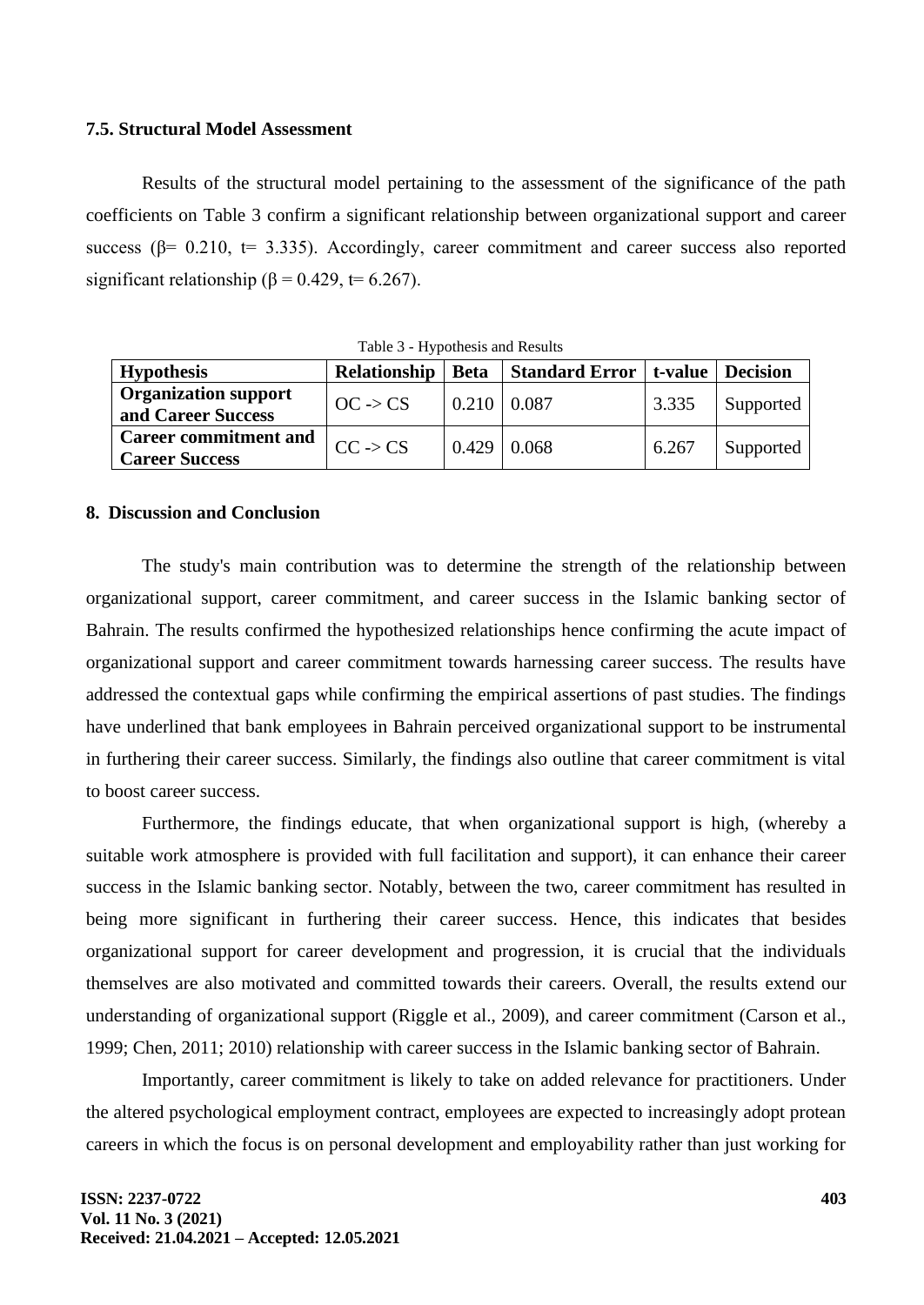job security and progression in an organization. Therein, practitioners need to gain a better understanding of what determines career commitment. In the current study, we found organizational support and career commitment to be notable for career success. Therefore, the combination of organizational support and career commitment could be of value to foster career success. The aspect of career success in the current study suggests individual employees take responsibility for their career advancements and success. These Islamic bankers may also strive to engage their respective organizations to obtain maximum support in this regard. If the bank employees do not have any career ambition, the banks may not express any interest in working on any prospects. The findings outline that Islamic banks should work on facilitating the career goals of employees by providing necessary support and assistance. Policymakers have a significant role in establishing clear support and assistance routes for career success and progression for all employees.

# **References**

Abele, A.E. (2014). 18 How gender influences objective career success and subjective career satisfaction: the impact of self-concept and of parenthood. *Gender Differences in Aspirations and Attainment: A Life Course Perspective*, 412.

Ahmed, U., Abdul Majid, A.H., & Mohd Zin, M.L. (2016). Construct validation of 17-item Utrecht University work engagement scale amongst the white collar employees of Malaysian Universities. *International Journal of Academic Research in Business and Social Sciences*, *6*(5), 306-312.

Ahmed, U., Mozammel, S., & Ahmed, H. (2018). Performance on the road: examining the critical role of training effectiveness amongst the blue-collar employees in Bahrain. *Asian Journal of Empirical Research*, *8*(9), 342-351.

Alzyoud, A.A.Y., Ahmed, U., Alzgool, M.R.H., & Pahi, M.H. (2019). Leaders¡¯ Emotional Intelligence and Employee Retention: Mediation of Job Satisfaction in the Hospitality Industry. *International Journal of Financial Research*, *10*(3), 1-10.

AlZgool, M.R.H., Ahmed, U., Pahi, M.H., & Ammar, A. (2020). COVID-19 and Work Engagement: Understanding the Nexus of Leaders Emotional Intelligence, Self-efficacy and Resilience in the Banking Sector of Bahrain. *Revista Argentina de Clínica Psicológica*, *29*(3), 568.

Arthur, M.B., Khapova, S.N., & Wilderom, C.P. (2005). Career success in a boundaryless career world. *Journal of Organizational Behavior, 26*, 177–202.

Arthus, A.T., Thompson, A., Strickland, A.J., & Gamble, J.E. (2005). Crafting and Executing Strategy: The Quest for Competitive Advantage.

Astrove, S.L., Yang, J., Kraimer, M., & Wayne, S.J. (2015). Psychological Contract Breach and Counterproductive Work Behavior: A Moderated Mediation Model. In *Academy of Management Proceedings,* 2015(1), 11094. Briarcliff Manor, NY 10510: Academy of Management.

Barnett, B.R., & Bradley, L. (2007). The impact of organisational support for career development on career satisfaction. *Career Development International, 12*(7), 617 - 636.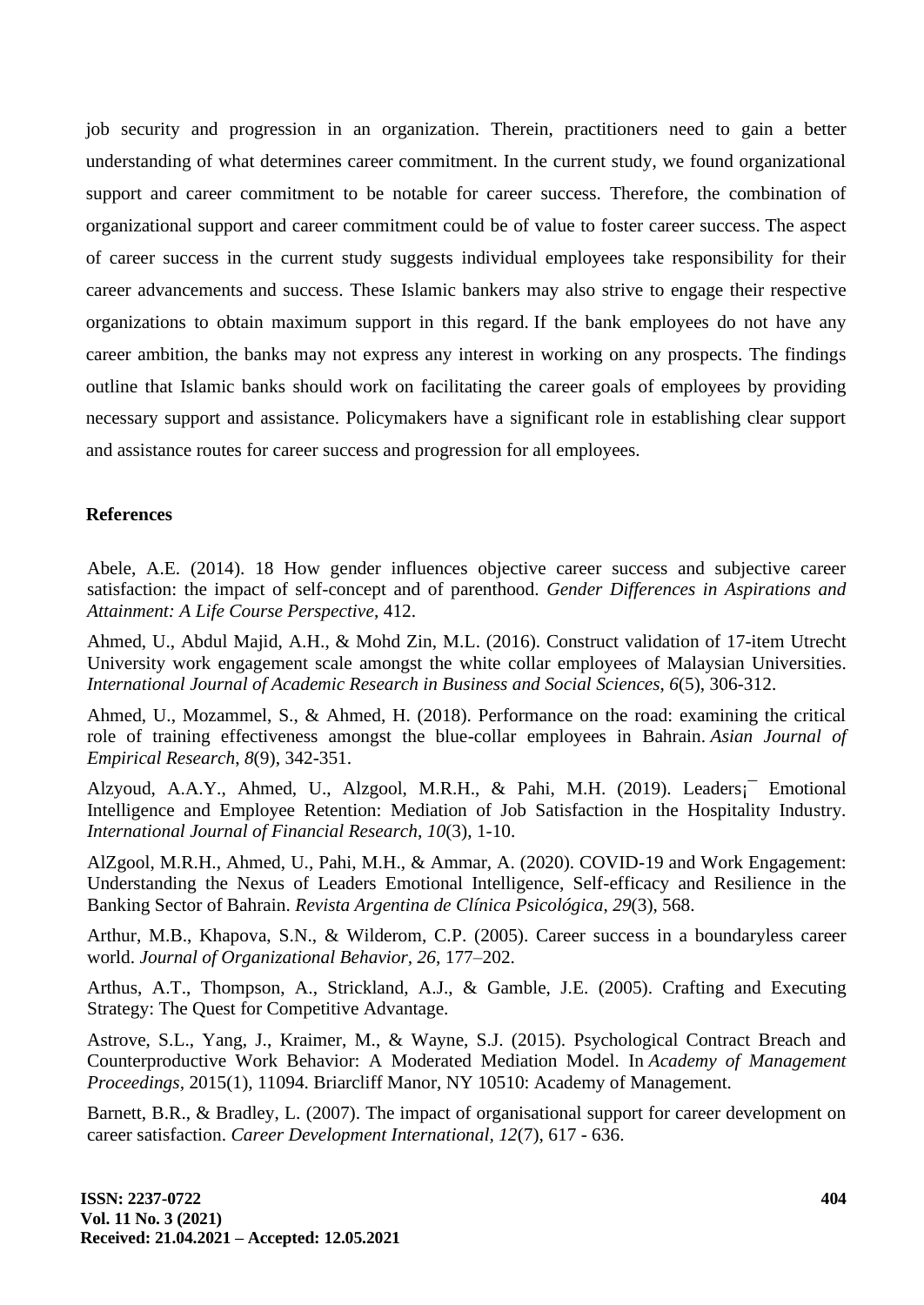Baruch, Y., Grimland, S., & Vigoda-Gadot, E. (2014). Professional vitality and career success: Mediation, age and outcomes. *European Management Journal*, *32*(3), 518-527.

Blau, P.M. (1964). *Exchange and power in social life*. New York: Transaction Publishers.

Blokker, R., Akkermans, J., Tims, M., Jansen, P., & Khapova, S. (2019). Building a sustainable start: The role of career competencies, career success, and career shocks in young professionals' employability. *Journal of Vocational Behavior*, *112*, 172-184.

Cao, L., Hirschi, A., & Deller, J. (2014). Perceived organizational support and intention to stay in host countries among self-initiated expatriates: the role of career satisfaction and networks. *The International Journal of Human Resource Management*, *25*(14), 2013-2032.

Carson, K.D., Carson, P.P., Roe, C.W., Birkenmeier, B.J. and Phillips, J.S. (1999), "Four commitment profiles and their relationships to empowerment, service recovery, and work attitudes", *Public Personnel Management,* 28, 1-13.

Chen, Y, (2010), Career Success of Knowledge Workers: The Effects of Perceived Organizational Support and Person-Job Fit, Scientific Research*, iBusiness, 1*(2), 389 – 394.

Chen, Y., (2011), Chinese Knowledge Employees' Career Values, Perceived Organizational Support and Career Success, Scientific Research, *iBusiness, 1*(3), 274 – 282, www.SciRP.org/journal/ib

Choo, S.S., Halim, H., and Irene, C.K.H, (2009), Life Values and Job Satisfaction: Comparing Local Managers to the Japanese and Chinese Expatriates in Singapore. *International Journal of Business Studies, 17*(1), 61 – 106.

Converse, P.D., Pathak, J., DePaul-Haddock, A.M., Gotlib, T., & Merbedone, M. (2012). Controlling your environment and yourself: Implications for career success. *Journal of Vocational Behavior, 80*(1), 148-159.

Culié, J.D., Khapova, S.N., & Arthur, M.B. (2014). Careers, clusters and employment mobility: The influences of psychological mobility and organizational support. *Journal of Vocational Behavior*, *84*(2), 164-176.

Day, R. and Allen, T. (2004), "The relationship between career motivation and self-efficacy with prote´ge´ career success", Journal of Vocational Behavior, Vol. 64, pp. 72-91.

Duarte, P., & Raposo, M. (2010). *A PLS model to study brand preference: An application to the mobile phone market.* In V. Esposito Vinzi, W.W. Chin, J. Henseler & H. Wang (Eds.),

Eddleston, K.A., Baldridge, D.C., & Veiga, J.F. (2004). Toward modeling the predictors of managerial career success: does gender matter? *Journal of Managerial Psychology*.

Eisenberger, R., Fasolo, P., & Davis-LaMastro, V. (1990). Perceived organizational support and employee diligence, commitment, and innovation. *Journal of applied psychology*, *75*(1), 51.

Fornell, C., & Larcker, D.F. (1981). Evaluating Structural Equation Models with unobservable variables and measurement error. *Journal of Marketing Research 18*, 39-50.

Greenhaus, J.H., Parasuraman, S. and Wormley, W.M. (1990). Effects of race on organizational experiences, job performance evaluations, and career outcomes. Academy of Management

Gunz, H., & Heslin, P.A. (2005). Reconceptualizing career success. *Journal of Organizational Behavior, 26*, 105–111.

Guo, Wenchen, Lin Wang, and Nannan Wang. "Research on the impact of career management fit on career success." *Asia Pacific Journal of Human Resources* (2019).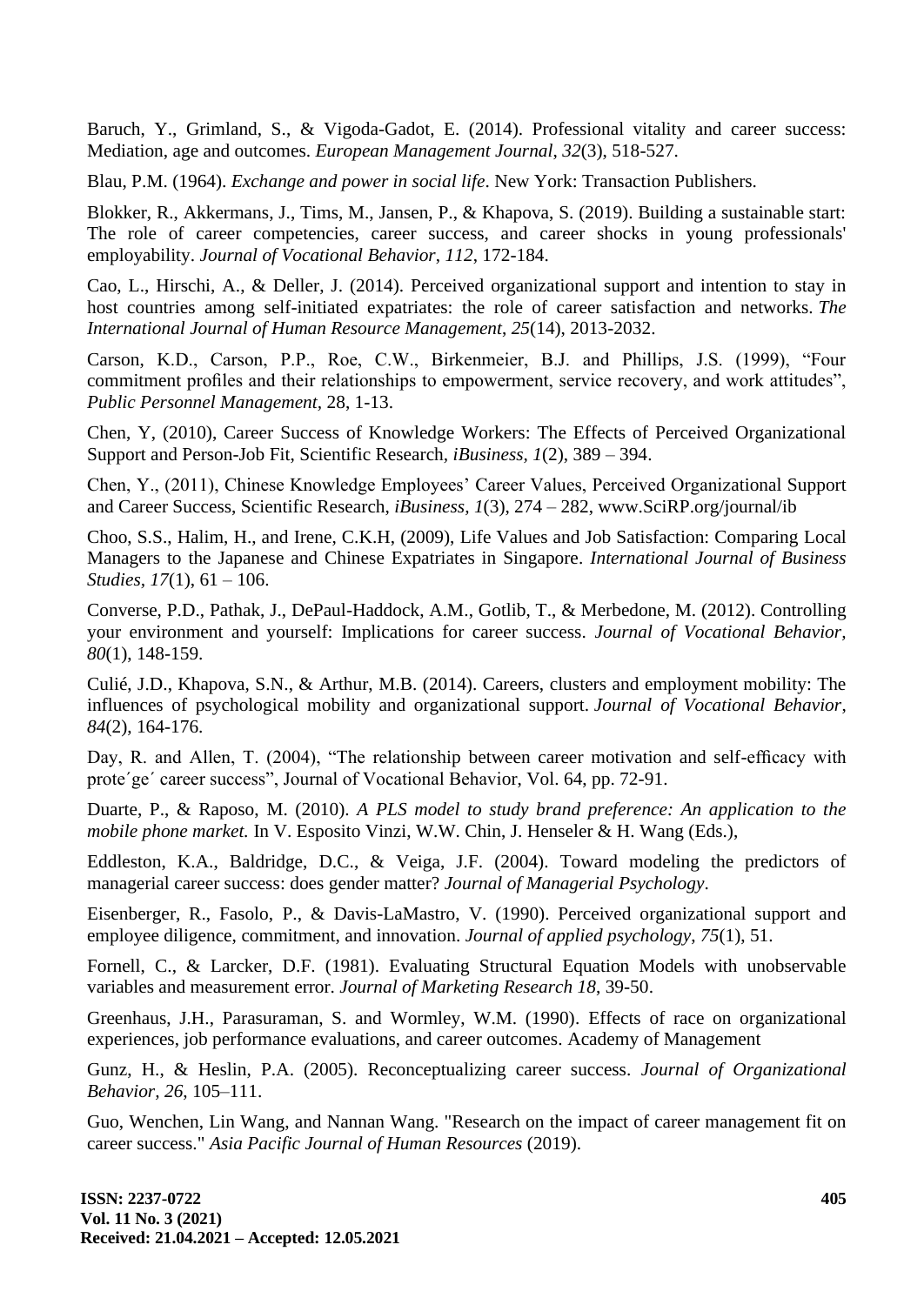Haenggli, M., & Hirschi, A. (2020). Career adaptability and career success in the context of a broader career resources framework. Journal of Vocational Behavior, 103414.

Hair, J.F., Hult, G.T.M., Ringle, C.M., & Sarstedt, M. (2014). *A primer on partial least squares structural equation modeling (PLS-SEM)*. Thousand Oaks: Sage Publications.

Hair, J.F., Ringle, C.M., & Sarstedt, M. (2011). PLS-SEM: Indeed a Silver Bullet. *Journal of Marketing Theory and Practice, 18*, 139-152.

Hall, D.T. (1971), "A theoretical model of career subidentity development in organizational settings", Organizational Behavior and Human Performance, Vol. 6, pp. 50-76.

Henseler, J., Ringle, C.M., & Sinkovics, R.R. (2009). The use of partial leasts Squares path modeling in international marketing. In R.R. Sinkovics & P.N. Ghauri (Eds.), *Advances in International Marketing,* 20, 277-320. Bingley: Emerald.

Hirschi, A. (2010). The role of chance events in the school-to-work transition: The influence of demographic, personality and career development variables. *Journal of Vocational Behavior*, *77*(1), 39-49.

Hirschi, A., Nagy, N., Baumeler, F., Johnston, C. S., & Spurk, D. (2018). Assessing key predictors of career success: Development and validation of the career resources questionnaire. *Journal of Career Assessment*, *26*(2), 338-358.

Hogan, R., Chamorro-Premuzic, T., & Kaiser, R.B. (2013). Employability and career success: Bridging the gap between theory and reality. *Industrial and Organizational Psychology*, *6*(1), 3-16.

Jiang, X., Cao, S., Yuan, G., Ren, L., Xiao, R., Tian, Y., & Miao, D. (2014). The Impacts of Anxiety and Core Self-Evaluation on Career Commitment: A Structural Equation Modeling Analysis. *Advances in Information Sciences and Service Sciences*, *6*(6), 30.

Judge, T., Cable, D., Boudreau, J., & Bretz, R. (1995). An empirical investigation of the predictors of executive Career. *Personnel Psychology, 48,* 485-520.

Lee, H., Ahmed, U., Zhussupova, B., & Khalid, N. (2019). Impact of innovation capability and competitiveness on entrepreneurial orientation regarding to the entrepreneurial education in business performance among South Korean firms. *Polish Journal of Management Studies*, *20*.

Marshall, A.L., Gupta, R., Grill, D., Mann, S., Freidline, K., Nowakowski, G., & Hobday, T. (2018). Identification of factors associated with hematology-oncology fellow academic success and career choice. *Journal of Cancer Education*, 1-6.

McCarthy, C. (2015). Learn how to develop your personal brand to achieve greater career success. *Disability Compliance for Higher Education*, *20*(9), 8-8.

Mughal, H.A. (2019). Support at Work and its Relationship with Employee Performance: Critical Insights for Early Scholars. *Annals of Contemporary Developments in Management & HR (ACDMHR)*, *1*(3), 16-21.

Ng, T.W., & Feldman, D.C. (2014). Subjective career success: A meta-analytic review. *Journal of Vocational Behavior, 85*(2), 169-179.

Noordin, F., Williams, T. and Zimmer, C. (2002). Career commitment in collectivist and individualist cultures: a comparative study. *International Journal of Human Resource Management,* 13(1), 35-54.

Olken, F., & Rotem, D. (1986). *Simple random sampling from relational databases.*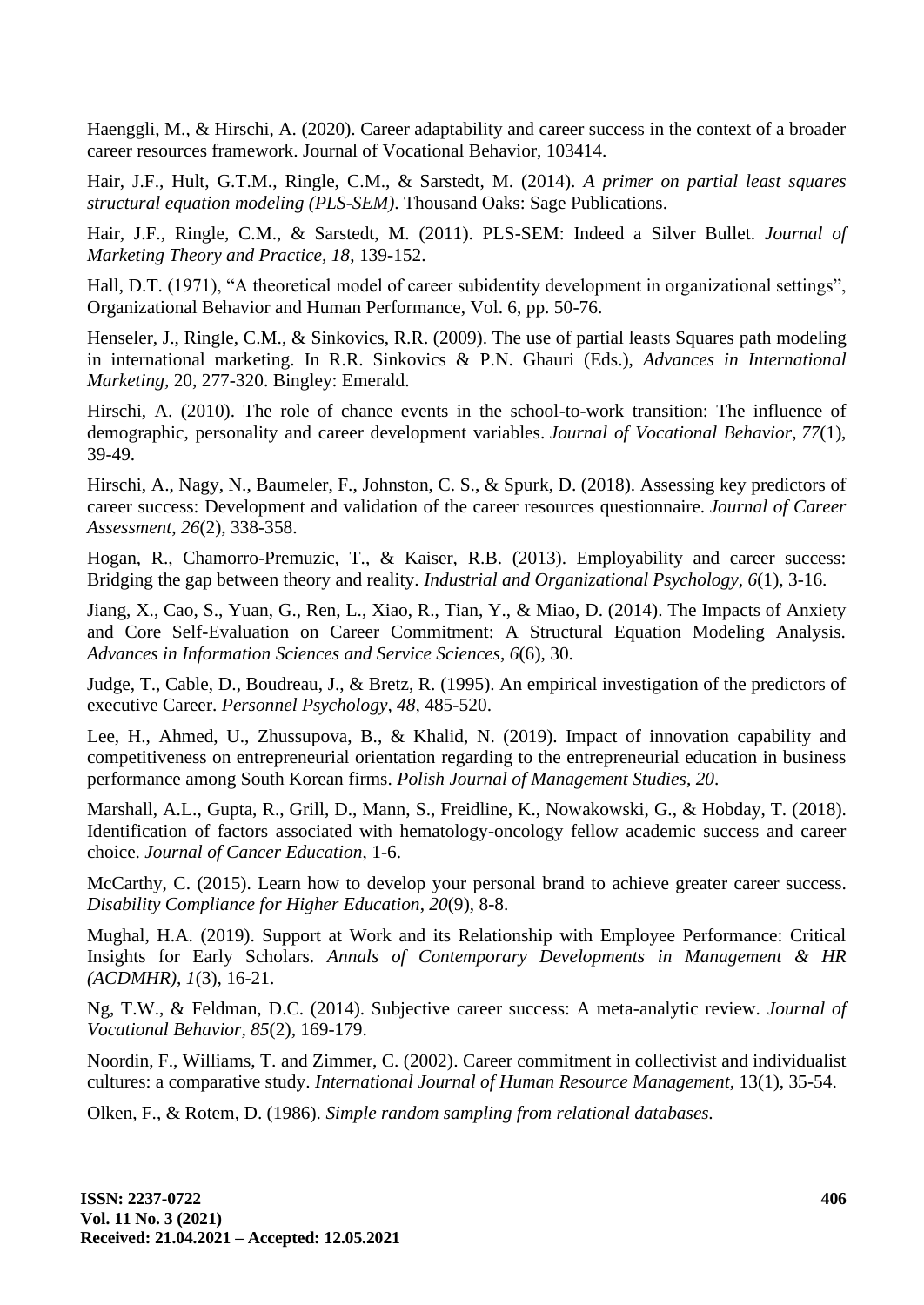Othman, N., Othman, N.H., & Ismail, R. (2012). *Impact of globalization on entrepreneurship education and entrepreneurial skills in higher education institutions*.

R.J. Riggle, D.R. Edmondson and J.D. Hansen, "A Meta-Analysis of the Relationship between Perceived Organizational Support and Job Outcomes: 20 Years of Research," *Journal of Business Research,* 62(10), 2009, 1027-1030.

Reitzle, M., Ko¨rner, A., & Vondracek, F.W. (2009). Psychological and demographic correlates of career patterns. *Journal of Vocational Behavior, 74,* 300-320.

Rhoades L, Eisenberger R. Perceived organizational support: a review of the literature. J Appl Psychol 2002;87(4):698e714.

Ringle, C.M., Wende, S., & Will, S. (2005). SmartPLS 2.0 beta: University of Hamburg, Hamburg. http://www.smartpls.de/forum/index.php

Rowley, C., Kang, H.R., & Lim, H.J. (2016). Female manager career success: the importance of individual and organizational factors in South Korea. *Asia Pacific Journal of Human Resources*, *54*(1), 98-122.

Santos, G.G. (2016). Career barriers influencing career success: a focus on academics' perceptions and experiences. *Career Development International*, *21*(1).

Seibert, S.E., Kraimer, M.L., & Liden, R.C. (2001). A social capital theory of career success. *Academy of management journal*, *44*(2), 219-237.

Shaikh, E. (2019). Influence of Corporate Social Responsibility on the Performance of Organization and Commitment of the Employee: A Case of the Banking Sector of Pakistan. *Annals of Contemporary Developments in Management & HR (ACDMHR)*, *1*(3), 1-15.

Sherif, K.S., & Nan, N. (2019). Career Success in the MIS Academy.

Simons, R., Goddard, R., & Patton, W. (2000). Measuring vocational interests: A call for multi‐sample norms. *Career Development International*.

Srikanth, P.B., & Israel, D. (2012). Career commitment & career success: mediating role of career satisfaction. *Indian Journal of Industrial Relations*, 137-149.

Sulaiman, M., Ahmad, K., Sbaih, B., & Kamil, N.M. (2014). The perspective of Muslim employees towards motivation and career success. *e-BANGI*, *9*(1), 45.

Sullivan, S.E. (1999), "The changing nature of careers: a review and research agenda", Journal of

Sutin, A.R., Costa Jr, P.T., Miech, R., & Eaton, W.W. (2009). Personality and career success: Concurrent and longitudinal relations. *European Journal of Personality: Published for the European Association of Personality Psychology*, *23*(2), 71-84.

Tremblay, M., Dahan, J., & Gianecchini, M. (2014). The mediating influence of career success in relationship between career mobility criteria, career anchors and satisfaction with organization. *Personnel Review*, *43*(6), 818-844.

Tzeng, J.Y., & Chen, S.H. (2012). College students' intentions to use e-portfolios: From the perspectives of career‐commitment status and weblog‐publication behaviours. *British Journal of Educational Technology*, *43*(1), 163-176.

Valcour, M., & Ladge, J.J. (2008). Family and career path characteristics as predictors of women's objective and subjective career success: Integrating traditional and protean career explanations. *Journal of vocational behavior*, *73*(2), 300-309.